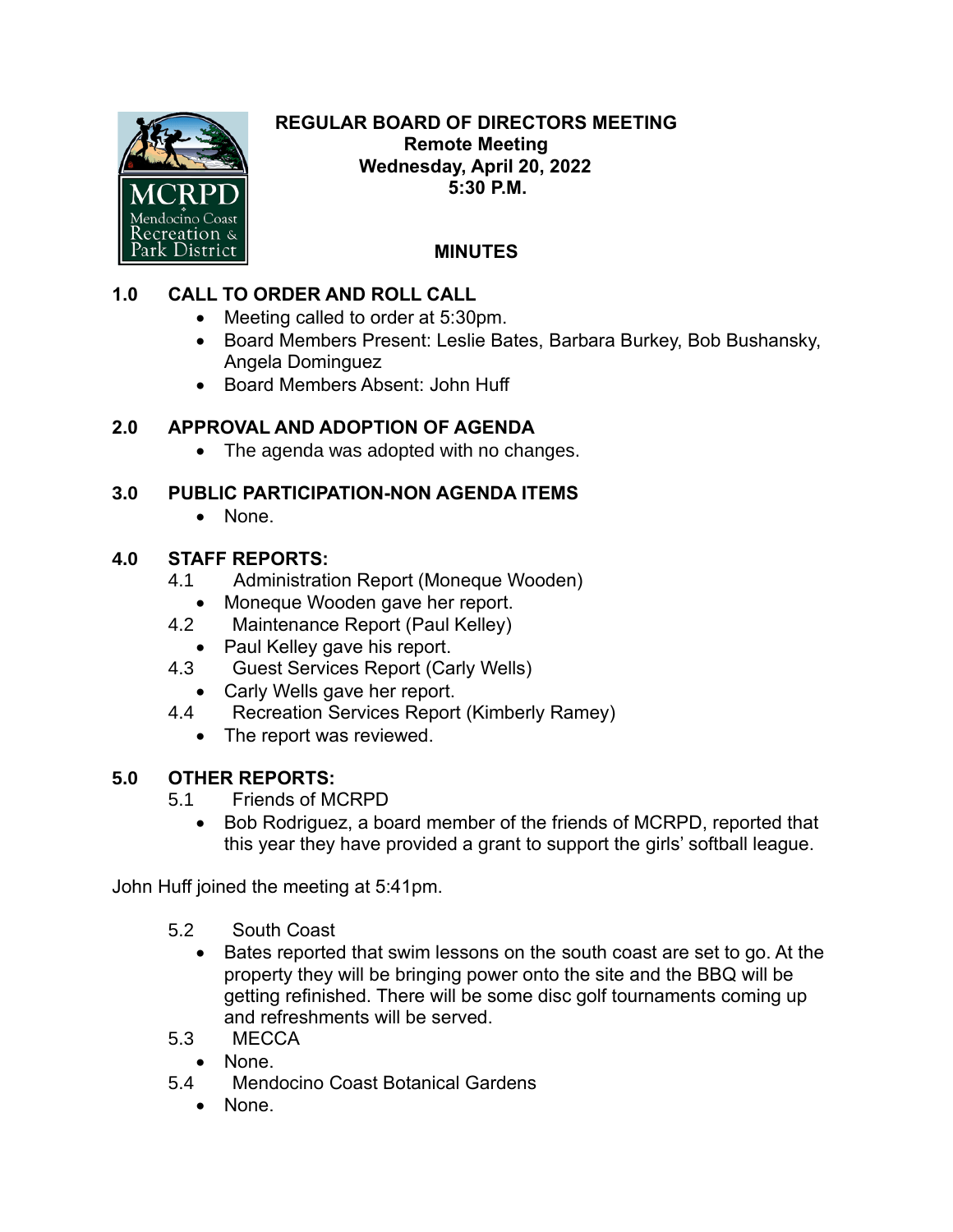- 5.5 Personnel Committee
	- None.
- 5.6 Regional Park Committee
	- None.
- 5.7 District Services Committee
	- None.
- 5.8 Finance Committee
	- Bushansky said that the tax revenue is allowing the District and Center to cover costs while coming out of COVID.
- 5.9 Board of Directors
	- None.

#### **6.0 DISCUSSION/ACTION ITEMS**

- 6.1 Report from meeting that took place 3/21/22 with CalTrans and the California Department of Fish and Wildlife about Sholars Bog and possible conservation easements.
	- John Huff reported that CalTrans Dept of Fish and Wildlife and the coastal commission are working with the college of the redwoods. The organizations reached out to Huff and he agreed to go with Keith to meet with the entities.
	- Barbara Burkey said that Huff did not go through the process correctly and she does not agree with how this was handled. He said he disagrees about that. She is concerned that he went as a representative without permission from the Board and that he should have had the District Administrator and/or another board member and not a member of the public and neighbor to the property.
	- John Huff continued that along with Sholar's bog they CalTrans are also interested in obtaining some of the Regional Park Property.

#### **7.0 CONSENT CALENDAR**

All items under the consent calendar will be acted upon in one motion unless a board member requests that an individual item be taken up under DISCUSSION/ACTION

7.1 Approval of minutes for board meetings and standing committees: 03-16- 2022 Regional Park Committee Meeting Minutes; 03-16-2022 Finance Committee Meeting Minutes; 03-16-2022 Regular Board of Directors Meeting Minutes; 04-06-2022 Special Board of Directors Meeting Minutes

7.2 Approval of financial documents, as recommended by the Finance Committee: MCRPD Financial Statement February 2022; CVSCC Financial Statement February 2022; MCRPD Check Register February 2022; MCRPD Check Register February 2022